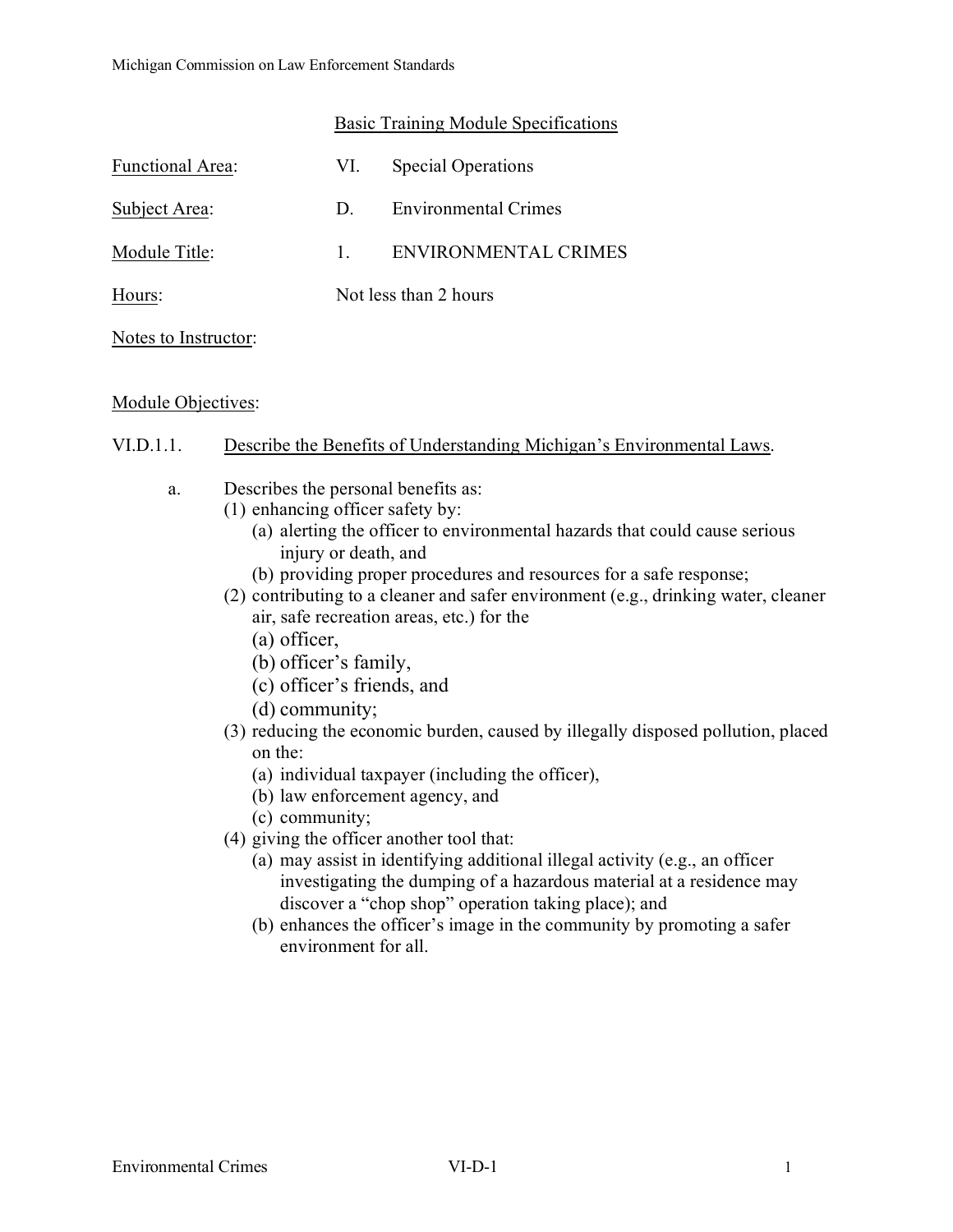- VI.D.1.1 Describe the Benefits of Understanding Michigan's Environmental Laws. (continued)
	- b. Describes the organizational benefits as:
		- (1) strengthening the department through greater community support;
		- (2) creating more partnerships within the community;
		- (3) identifying additional resources;
		- (4) reducing the potential of costly response and cleanup activities;
		- (5) giving officer the tools to enforce the existing environmental laws;
		- (6) creating awareness of laws that may assist the agency with other investigations; and
		- (7) improving teamwork between local, county, state, and federal agencies.
	- c. Identifies that illegally disposed pollution harms the environment, community, and human health through:
		- (1) surface water contamination,
		- (2) ground water contamination,
		- (3) air pollution via burning or evaporation,
		- (4) fires and explosions,
		- (5) poisoning via food chain, or
		- (6) poisoning via direct human contact.

## VI.D.1.2 Identify an Environmental Crime.

- a. Describes an environmental crime as the intentional, knowing, reckless, or criminally negligent violation of the environmental laws and regulations.
- b. Describes the generators of pollution as:
	- (1) major generators which include large manufacturing companies that make
		- (a) cars,
		- (b) furniture,
		- (c) clothes, or
		- (d) chemical industries that produce acids, cyanide, heavy metals, ignitable, reactive and solvents;
	- (2) smaller generators in the community such as:
		- (a) automotive repair (including body shops),
		- (b) gas stations,
		- (c) dry cleaners,
		- (d) photo shops,
		- (e) funeral homes,
		- (f) agricultural pesticide applicators, or
		- (g) hospitals;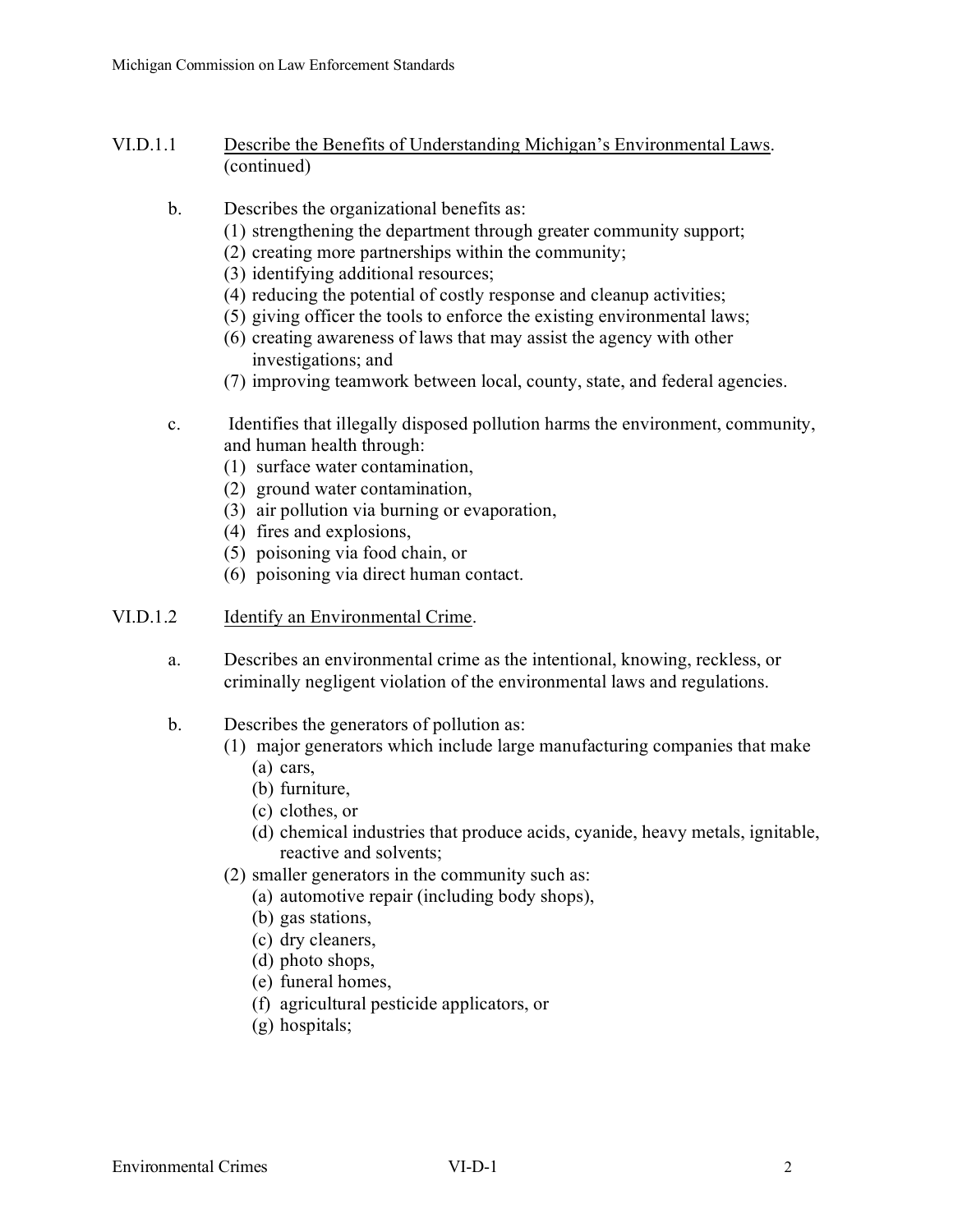- VI.D.1.2 Identify an Environmental Crime (continued).
	- (3) illegally:
		- (a) polluting surface or ground water,
		- (b) disposing of hazardous waste,
		- (c) burning or dumping household garbage;
		- (d) disposing of medical waste, or
		- (e) dumping of solid waste (e.g., scrap tires).
	- c. Describes the motives for violating the environmental statutes as:
		- (1) the desire (i.e., greed) to save money by disposing of the waste illegally to avoid the high cost of legitimate disposal;
		- (2) the desire (i.e., greed) to make money by collecting fees for proper disposal and then illegally disposing of the waste to increase profits, or
		- (3) byproduct of a traditional crime (e.g., stolen tractor trailer loaded with drums of hazardous waste, "chop shop" dumping solid waste on property, etc.);
		- (4) civil enforcement is not a deterrent (i.e., companies often consider such fines as "the cost of doing business" and passes it on to the consumer – criminal prosecution can result in incarceration a more effective deterrent).
	- d. Recognizes potential violations by:
		- (1) making personal observations of activity in and around known generators of hazardous waste;
		- (2) following up on citizen reported information on suspicious activity;
		- (3) using the following guidelines to assist in identifying environmental criminal activity:
			- (a) **sight** does the pollution look particularly nasty or foul? (e.g., strongly colored discharge from a pipe going into stream or lake, foam and/or visible solids in the discharge or that leaves a visible oil sheen on the water, dead fish or animals in the area, dead grass or vegetation, or dark black smoke rising from the burning of debris);
			- (b) **odor**  does the pollution present a strong odor that is unpleasant? (if the odor burns your eyes, mouth, nose, or skin, immediately leave the area, secure, contact appropriate response personnel);
			- (c) **unusual**  does the type or source of pollution seem unusual? (e.g.., something that is different from how similar things appear to work or from how they worked previously); and
			- (d) **secretive**  is there something secretive or suspicious about the potential pollution-causing activity? (e.g., a bulldozer working at night in a marsh or wetland, a truck pouring wastewater into a sewer on the side of the road, or someone dumping garbage at a site where it probably should not go (e.g., abandon or vacant city lot, alley, ditches woods, someone-else's dumpster, etc.)).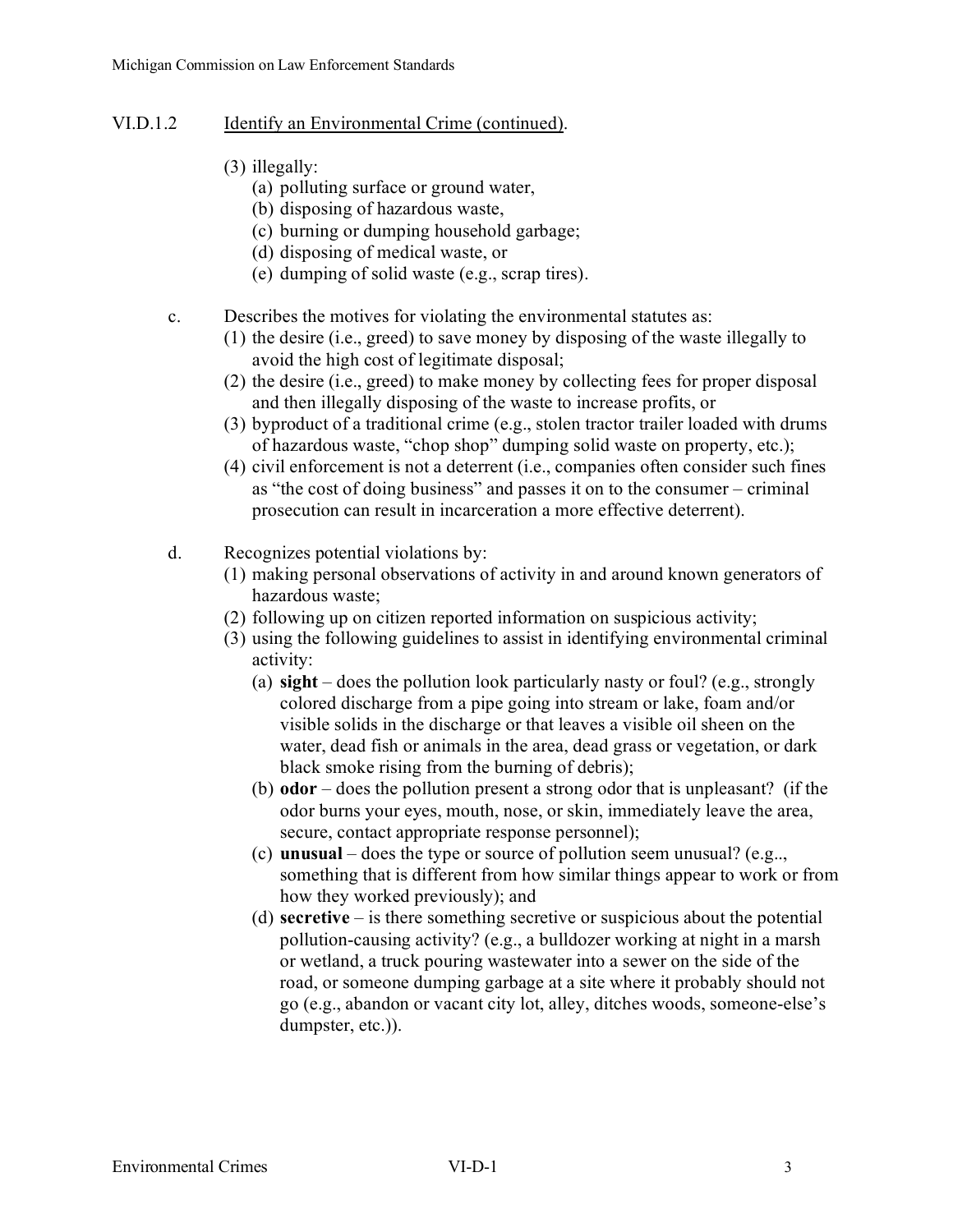- VI.D.1.3. Use the Michigan Penal Code (MCLA/MSA) to Identify Environmental Statutes.
	- a. Uses the table of contents and index to locate specific offenses.
	- b. Identifies the elements of an offense.
	- c. Compares the elements of an offense against the facts of the situation to determine if any of the following crimes have been committed:
		- (1) water resources pollution (MCL 324.3109, 324.3112, 324.3115);
		- (2) wetland pollution/destruction ((MCL 324.30316);
		- (3) hazardous waste violations (MCL 324.11147, 324.11151);
		- (4) improper storage/disposal of industrial waste (MCL 324.12116);
		- (5) improper disposal of scrap tires (MCL 324.16909); or
		- (6) illegal disposal of batteries (MCL 324.17107);
		- (7) air pollution (MCL 324.5531).
	- d. Identifies that a violator who knowingly (or should have known), releases a hazardous substance which causes personal injury or property damage (or knew or should have known of the potential harm) may be charged with a felony (MCL 324.20139).
	- e. Identifies that the violator is responsible for response costs and natural resources damages (MCL 324.20107(c)(2)).
- VI.D.1.4. Make an Appropriate and Safe Response When Observing a Violation of the Environmental Statutes.
	- a. Maximizes officer and/or public safety by:
		- (1) approaching the scene with **caution** utilizing standard safety procedures covered in objectives VI.A.2.1., VI.A.2.2., and VI.A.2.3 (First Responder Awareness Training for Hazardous Materials);
			- (a) attempts to identify the type (**from a position of advantage, i.e., from a distance, up-wind, up-hill, up-stream**) and source of pollution (utilizes the North American Emergency Response Guidebook) by:
				- i. noting information marked on containers, manifests, etc.,
				- ii. does not assume what is marked on the container is what is inside (persons involved in illegal handling transport often "cocktail" or mix waste materials);
				- iii. noting danger signs (e.g., leaking, bulging, emitting vapor, etc.), and iv. not disturbing containers;
			- (b) secures area and remains a safe distance from the scene when unsure of proper action to take;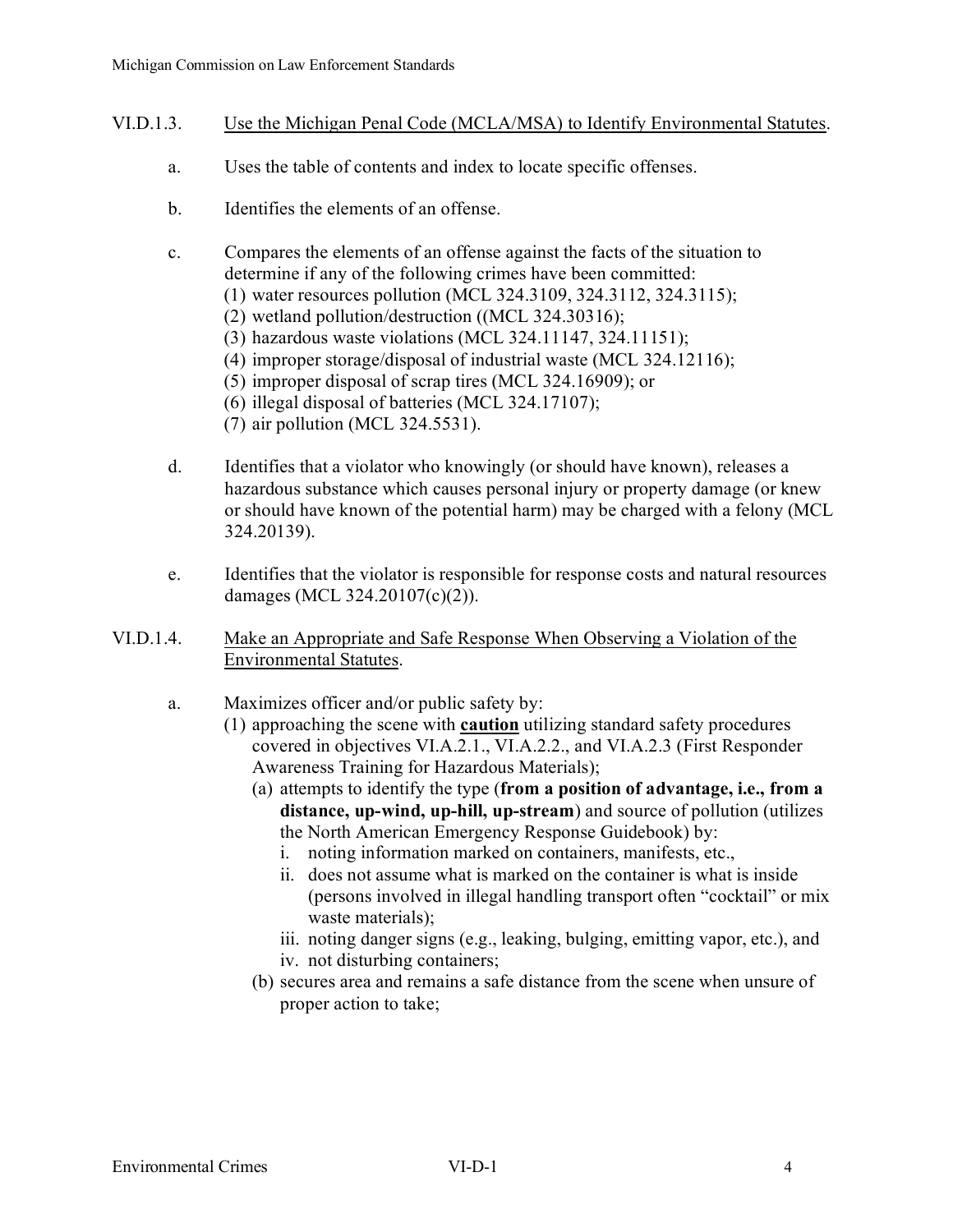- VI.D.1.4. Make an Appropriate and Safe Response When Observing a Violation of the Environmental Statutes (continued).
	- (2) properly securing the area by:
		- (a) keeping bystanders, news media, or other unauthorized personnel away from the scene;
		- (b) identifying persons exposed to the pollution;
		- (c) preserving the scene for evidence collection, and
		- (d) not leaving the scene without being checked for possible contamination;
	- (3) evacuating the area if necessary; and
	- (4) **contacting the appropriate response team(s**) (generally through dispatch):
		- (a) Department of Environmental Quality (DEQ)
		- (b) Department of State Police,
		- (c) Fire Department,
		- (d) Hazardous Materials Response Team,
		- (e) Private Contractors.
- VI.D.1.5. Describe the Best Tools in Investigating an Environmental Crime are Standard Investigative Techniques.
	- a. Uses a multi-agency response to investigate an environmental crime by contacting the appropriate agency(s).
	- b. Applies standard law enforcement investigative techniques such as:
		- (1) securing the crime scene;
		- (2) looking for physical evidence (e.g., mail w/addresses, lot numbers on drums, names on boxes on debris pile, and all types of traditional evidence found at any crime scene);
		- (3) interviewing witnesses/suspects;
		- (4) interviewing area residents/business owners;
		- (5) taking photographs;
		- (6) seizing paperwork; and
		- (7) satisfying as many elements of the offense as possible.